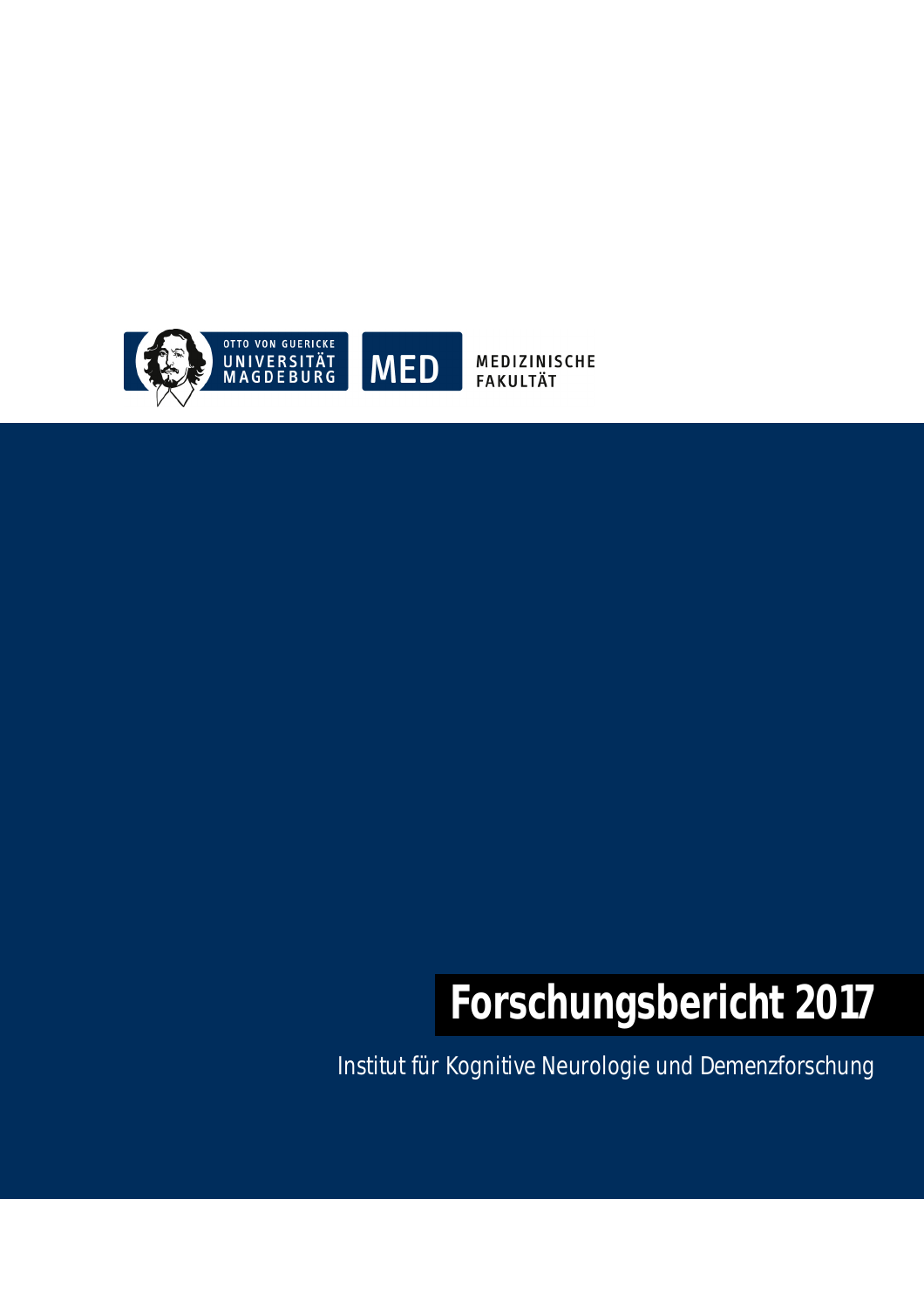# INSTITUT FÜR KOGNITIVE NEUROLOGIE UND DEMENZFORSCHUNG

Leipziger Str.44, 39120 Magdeburg, ZENIT 2 Tel. +49 (0)391 6117 520, Fax +49 (0)391 6117 522 emrah.duezel@med.ovgu.de

# **1. Leitung**

Prof. Dr. med. Emrah Düzel

#### **2. Forschungsprofil**

- Erforschung höherer Mechanismen kognitiver Hirnfunktionen (Gedächtnis, Motivation, zielgerichtetes Handeln, Entscheidungsfindung, Verhaltenskontrolle)
- Erforschung neurodegenerativer Erkrankungen (Demenz, Pakinson'sche Erkrankung)

#### **3. Methoden und Ausrüstung**

Funktionelle Bildgebungverfahren (Kernspintomographie, Magnetenzephalographie und EEG)

#### **4. Forschungsprojekte**

**Projektleitung:** Prof. Dr. Emrah Düzel

**Förderer:** Stiftungen - Sonstige; 01.07.2015 - 30.06.2020

#### **EnergI: Verbundprojekt "Anregung des Hippocampus bei älteren Menschen" (BMBF)**

Physical and cognitive inactivity as well as metabolic dysfunction are important risk factors for cognitive decline in old age. Very little is unknown about how the benefits of physical and cognitive activity are mechanistically linked to the plastic properties and energy metabolism of the brain nor the extend to which such risks are modifiable to improve cognition in aging. This consortium aims to test hypotheses that focus on the interdependence and interaction of neural plasticity and meta bolic regulatory pathways such as insulin signaling. We also hypothesize that this interaction is modified by individual risk factors such as cerebral amyloidosis found in over 20% of cognitively normal older individuals. We will focus on a specific brain region, the hippocampus, because its dysfunction impairs statial navigation and memory precision. These functions will be boosted through plasticity-related interventions and probed using parallel behavioral assays in animals and humans. In a tightly interconnected effort we aim to relate mechanistic insights at the level of synapses and small synaptic networks, epigenetic processes including histonemodifications and non-coding RNAs, to human aging, its individual variability and scope for plasticity in the face of metabolic dysregulation. Thus the participating groups aim to norrow the existing gaps in our mechanistic and clinical understanding of the crossroads between genetic, neural and metabolic effects of a physically and cognitively active lifestyle. We want to apply the novel insights provided in this consortium to develop scientifically proven novel commercial products for combined physical and cognitive training interventions in humans. Furthermore, we anticipate that mechanistic insights gained will identify novel pharmacological targets for the interaction between metabolic signaling pathways and neural plasticity.

# **5. Veröffentlichungen**

# *Begutachtete Zeitschriftenaufsätze*

**Berron, David; Vieweg, Paula; Hochkeppler, Anne; Pluta, John B.; Ding, Song-Lin; Maass, Anne; Luther, A.; Xie, Long; Das, Sandhitsu; Wolk, David A.; Wolbers, Thomas; Yushkevich, Paul; Düzel, Emrah; Wisse, Laura E.M.** A protocol for manual segmentation of medial temporal lobe subregions in 7 Tesla MRI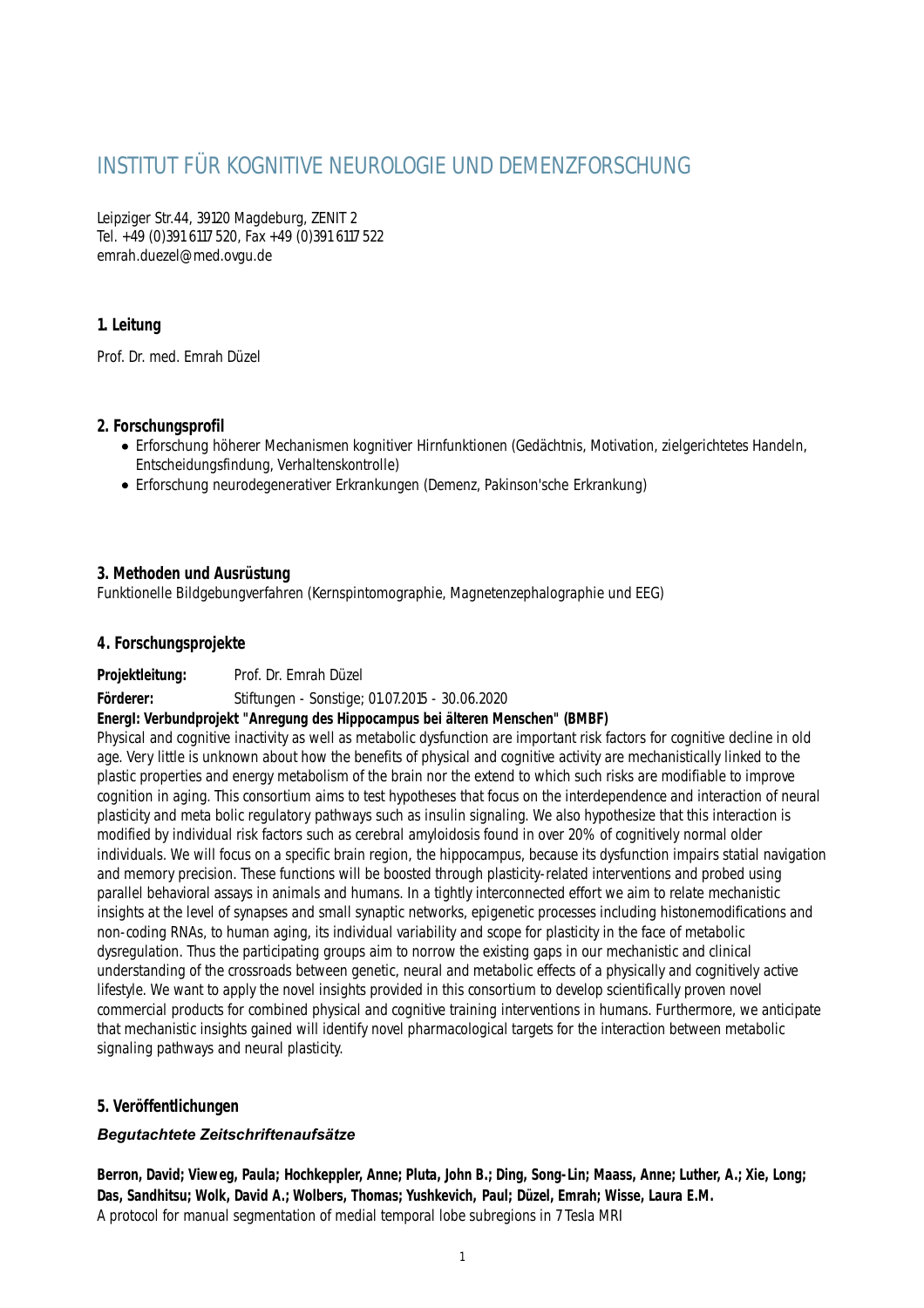In: NeuroImage: Clinical: a journal of diseases affecting the nervous system: open access journal - [Amsterdam u.a.]: Elsevier, Bd. 15.2017, S. 466-482 [Imp.fact.: 4,348]

#### **Betts, Matthew J.; Cardenas-Blanco, Arturo; Kanowski, Martin; Jessen, Frank; Düzel, Emrah**

In vivo MRI assessment of the human locus coeruleus along its rostrocaudal extent in young and older adults In: NeuroImage: a journal of brain function - Orlando, Fla: Academic Press, Bd. 163.2017, S. 150-159 [Imp.fact.: 5,835]

#### **Demenescu, Liliana Ramona; Colic, Lejla; Li, Meng; Safron, Adam; Biswal, Bharat; Metzger, Coraline Danielle; Li, Shijia; Walter, Martin**

A spectroscopic approach toward depression diagnosis - local metabolism meets functional connectivity In: European archives of psychiatry and clinical neuroscience - Darmstadt: Steinkopff, Bd. 267.2017, 2, S. 95-105 [Imp.fact.: 3,569]

#### **Görke, Monique; Sobieray, Uwe; Becke, Andreas; Düzel, Emrah; Cohrs, Stefan; Müller, Notger Germar**

Successful physical exercise-induced weight loss is modulated by habitual sleep duration in the elderly - results of a pilot study

In: Journal of neural transmission - Wien [u.a.]: Springer, Bd. 124.2017, Suppl.1, Seite 153-162 [Imp.fact.: 2,392]

#### **Götting, Florian N.; Borchardt, Viola; Demenescu, Liliana R.; Teckentrup, Vanessa; Dinica, Katharina; Lord, Anton R.; Rohe, Tim; Hausdörfer, Dorothea I.; Li, Meng; Metzger, Coraline Danielle; Walter, Martin**

Higher interference susceptibility in reaction time task is accompanied by weakened functional dissociation between salience and default mode network

In: Neuroscience letters: an international multidisciplinary journal devoted to the rapid publication of basic research in the neurosciences - Amsterdam [u.a.]: Elsevier Science, Bd. 649.2017, S. 34-40 [Imp.fact.: 2,180]

#### **Hämmerer, Dorothea; Hopkins, Alexandra; Betts, Matthew J.; Maaß, Anne; Dolan, Ray J.; Düzel, Emrah**

Emotional arousal and recognition memory are differentially reflected in pupil diameter responses during emotional memory for negative events in younger and older adults

In: Neurobiology of aging - Amsterdam [u.a.]: Elsevier Science, Bd. 58.2017, S. 129-139 [Imp.fact.: 5,117]

#### **Jafarpour, Anna; Penny, Will; Barnes, Gareth; Knight, Robert T.; Düzel, Emrah**

Working memory replay prioritizes weakly attended events In: eNeuro - Washington, DC: Soc, Bd. 4.2017, 4, insges. 11 S.

#### **Li, Meng; Demenescu, Liliana Ramona; Colic, Lejla; Metzger, Coraline Danielle; Heinze, Hans-Jochen; Steiner, Johann; Speck, Oliver; Fejtova, Anna; Salvadore, Giacomo; Walter, Martin**

Temporal dynamics of antidepressant ketamine effects on glutamine cycling follow regional fingerprints of AMPA and NMDA receptor densities

In: Neuropsychopharmacology: official publication of the American College of Neuropsychopharmacology - London: Springer Nature, Bd. 42.2017, 6, S. 1201-1209 [Imp.fact.: 6,403]

#### **Li, Shijia; Demenescu, Liliana Ramona; Sweeney-Reed, Catherine; Krause, Anna Linda; Metzger, Coraline Danielle; Walter, Martin**

Novelty seeking and reward dependence-related large-scale brain networks functional connectivity variation during salience expectancy In: Human brain mapping - New York, NY: Wiley-Liss, Bd. 38.2017, 8, S. 4064-4077 [Imp.fact.: 4,530]

**Loh, Eleanor; Kurth-Nelson, Zeb; Berron, David; Dayan, Peter; Düzel, Emrah; Dolan, Ray; Guitart Masip, Marc**